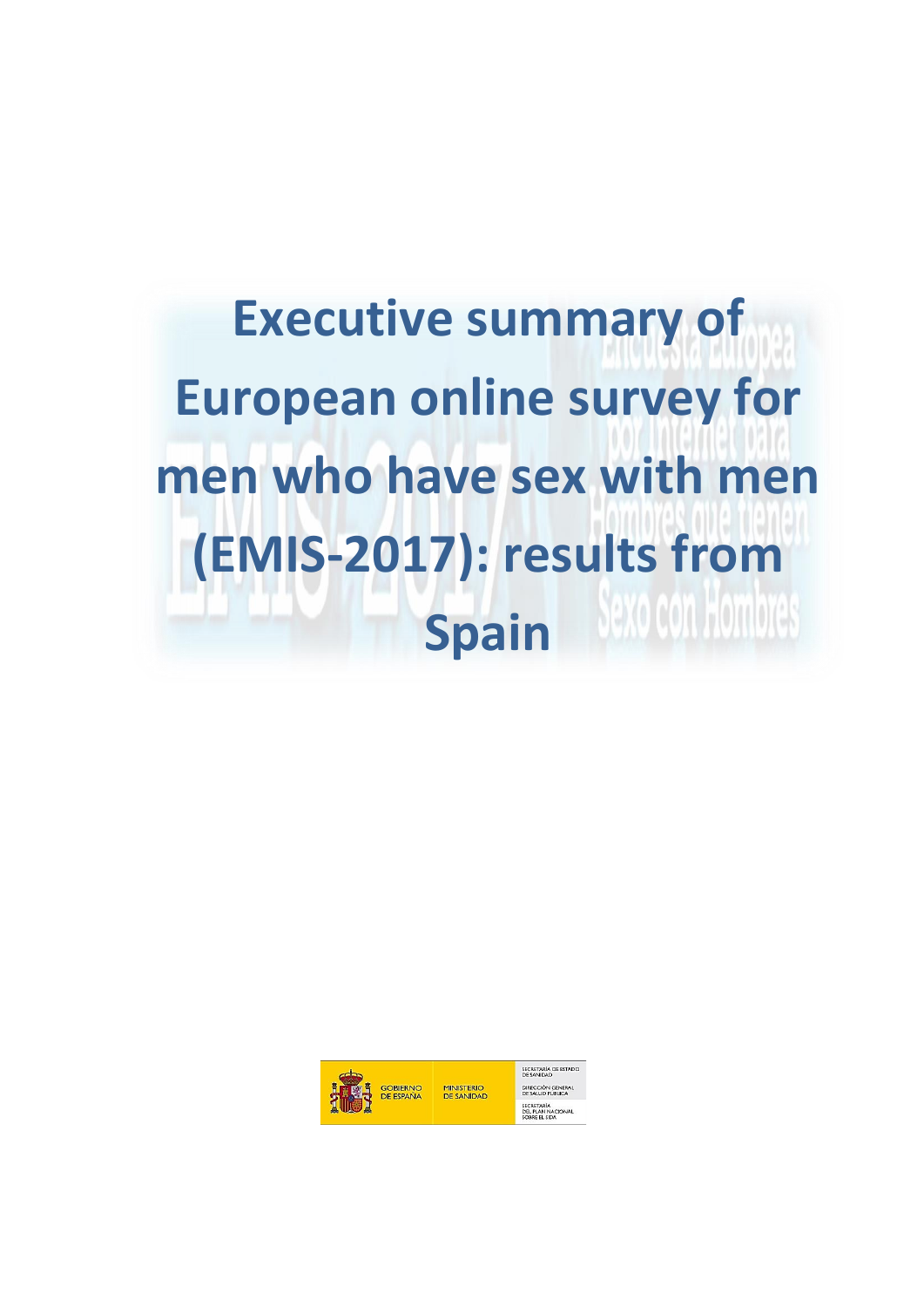# **European online survey for men who have sex with men (EMIS-2017): results from Spain**

# **Executive summary**

The European MSM Internet Survey (EMIS-2017), which was developed and implemented by Sigma Research at the London School of Hygiene and Tropical Medicine (LSHTM) and funded through EU Health Programme 2014-2020, was an online questionnaire carried out in 50 countries and available in 33 languages. Information was collected on aspects such as sexual behaviors, drug use, psychosocial health, and human immunodeficiency virus (HIV)/sexually transmitted infection (STI) testing among gay, bisexual, and other men who have sex with men (MSM).

Recruitment was mainly via an app and gay dating sites. The present report sets out the key results of EMIS-2017 from participants living in Spain when the survey was administered. The main findings are as follows:

### *Sociodemographic profile*

- A total of 10,634 men living in Spain participated in EMIS-2017, with most in the Autonomous Communities of Madrid (27.4%) and Catalonia (23.5%).
- The participants were mainly young adults (mean age, 35.2 years) born in Spain (78.5%), with a high educational level, and identifying as gay or homosexual (79.9%).
- More than half (65%) were in employment, and 42.2% reported living comfortably, or very comfortably, with their current income level.

### *Mental health*

- Severe anxiety and/or depression was reported by 5.9%, and 21.4% had had suicidal thoughts during the previous 2 weeks.
- The prevalence of mental health problems was higher in younger men and in those with a more unfavorable financial and employment situation.

#### *Discrimination and homophobia*

 The results showed that 34.3% reported having felt intimidated during the previous 12 months, 19.4% had received verbal insults, and 2% reported having experienced physical violence (kicks, punches) at some time.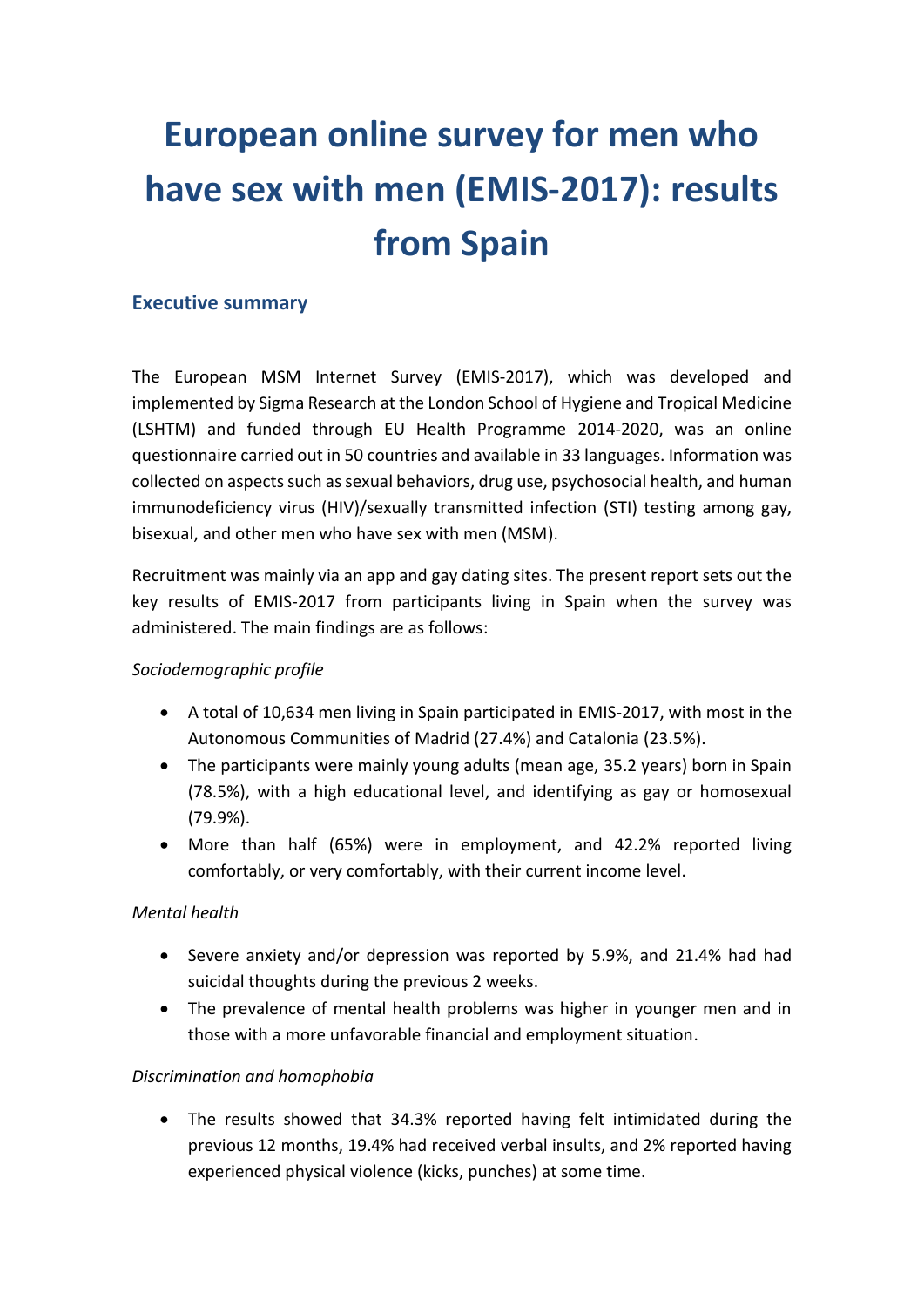The youngest MSM, who lived in small cities and whose sexual identity differed from gay or homosexual, had a higher degree of internalized homonegativity.

# *Alcohol and drug consumption*

- The prevalence of consumption of alcohol at least once during the previous 12 months was 91.9%, and the prevalence of possible alcohol dependence was 14.9%.
- The prevalence of drug consumption for purposes of sexual relations during the previous 12 months was 14.1%, with 0.8% of respondents reporting having injected drugs.
- Consumption of drugs for purposes of sexual relations was greater among HIVinfected men, men born outside Spain, and men who lived in cities with populations larger than 500,000 inhabitants.

# *Testing for HIV, hepatitis, and other STIs*

- In 19.4% of cases, the respondent had never been tested for HIV infection; among these cases, 28.3% reported not knowing where to get tested.
- Of those men who had been tested for HIV infection, 16.5% reported being diagnosed with HIV infection.
- An STI (gonorrhea, syphilis, anogenital warts [condyloma], chlamydia/LVG, and hepatitis C) had been diagnosed in 15.2% during the previous 12 months.
- In 1.8% of cases, the respondent reported having been diagnosed with hepatitis C at some time; of these cases, 12.5% reported having been diagnosed with hepatitis C more than once.

# *Antiretroviral treatment (ART) and pre- and/or postexposure prophylaxis (PrEP and PPE)*

- Most HIV-infected participants (99.5%) were in clinical follow-up, were taking ART (99.4%), and had an undetectable viral load (91.1%).
- The respondent had never heard of PPE in 36.4% of cases or of PrEP in 33.8%.
- In 45.5% of cases, the respondent did not know the meaning of U=U (Undetectable = Untransmittable).

### *Sexual experience*

- Almost all respondents (98.2%) reported having had sex with men; of these, 95.5% had engaged in penetration.
- In the case of men with a stable male partner during the previous 12 months, 73.3% did not always use a condom during anal intercourse; this percentage fell to 60.4% in the case of casual male partners.
- In 29.9% of cases, the respondent reported not having used a condom during the previous 12 months owing to lack of availability.